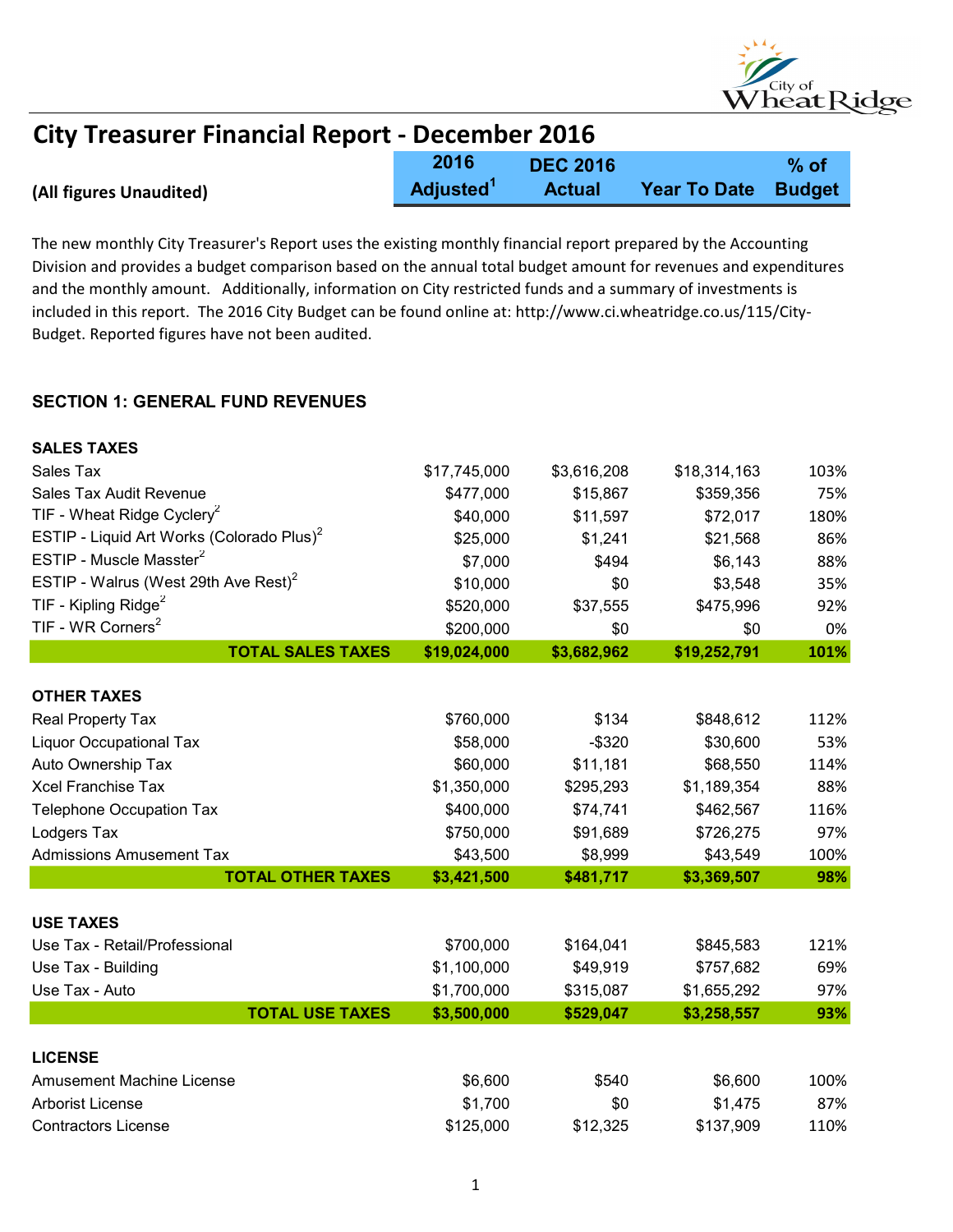

|                                     | 2016                  | <b>DEC 2016</b> |                     | $%$ of        |
|-------------------------------------|-----------------------|-----------------|---------------------|---------------|
| (All figures Unaudited)             | Adjusted <sup>1</sup> | <b>Actual</b>   | <b>Year To Date</b> | <b>Budget</b> |
| Liquor License Fee                  | \$18,000              | \$1,231         | \$14,923            | 83%           |
| <b>Building Permits</b>             | \$800,000             | \$39,459        | \$503,297           | 63%           |
| <b>Street Cut Permits</b>           | \$160,000             | \$10,783        | \$252,586           | 158%          |
| <b>Cable TV Permits</b>             | \$365,000             | \$106,110       | \$398,353           | 109%          |
| <b>Elevator Inspection Fees</b>     | \$28,000              | \$0             | \$28,290            | 101%          |
| Pawn Shop License Fees              | \$10,000              | \$0             | \$10,000            | 100%          |
| <b>Business License Fees</b>        | \$85,000              | \$820           | \$104,157           | 123%          |
| <b>TOTAL LICENSE</b>                | \$1,599,300           | \$171,268       | \$1,457,590         | 91%           |
| <b>INTERGOVERNMENTAL</b>            |                       |                 |                     |               |
| Cigarette Tax                       | \$84,000              | \$26,661        | \$98,890            | 118%          |
| <b>County Road and Bridge</b>       | \$280,000             | \$1,719         | \$285,584           | 102%          |
| Arvada Ridge Redevelopment          | \$100,000             | \$0             | \$100,000           | 100%          |
| <b>Highway Users Tax</b>            | \$1,050,000           | \$169,480       | \$970,880           | 92%           |
| Motor Vehicle Registration          | \$119,000             | \$18,706        | \$122,274           | 103%          |
| Wheat Ridge Fire Radio              | \$31,500              | \$0             | \$17,725            | 56%           |
| E911 Reimbursements                 | \$59,500              | \$0             | \$41,158            | 69%           |
| <b>EPA Brownfields Grant</b>        | \$79,000              | \$1,150         | \$37,511            | 47%           |
| <b>HEAL Grant</b>                   | \$4,000               | \$0             | \$4,000             | 100%          |
| Police - CATPA Auto Theft Grant     | \$84,500              | \$15,678        | \$77,477            | 92%           |
| Police - Seat Belt Safety Grant     | \$2,500               | \$0             | \$1,500             | 60%           |
| Police - Drug Overtime Grant        | \$20,000              | \$3,161         | \$25,194            | 126%          |
| Police - Bryne Grant                | \$11,454              | \$0             | \$11,454            | 100%          |
| Police - Child Safety Grant         | \$5,000               | \$0             | \$0                 | 0%            |
| Police - Ballistic Vest Grant       | \$7,500               | \$2,100         | \$5,937             | 79%           |
| Police - LEAF Grant                 | \$17,500              | \$3,836         | \$13,191            | 75%           |
| Police - HVIDE                      | \$11,500              | \$2,135         | \$15,848            | 138%          |
| Police - 2016 Post Grant            | \$7,500               | \$0             | \$10,476            | 140%          |
| <b>TOTAL INTERGOVERNMENTAL</b>      | \$1,974,454           | \$244,626       | \$1,839,099         | 93%           |
| <b>SERVICES</b>                     |                       |                 |                     |               |
| <b>Zoning Applications</b>          | \$42,400              | \$32,090        | \$56,148            | 132%          |
| <b>Planning Reimbursement Fees</b>  | \$3,000               | \$120           | \$712               | 24%           |
| <b>Engineering Fees</b>             | \$14,000              | \$1,250         | \$38,857            | 278%          |
| Misc. Zoning Fees                   | \$1,000               | \$86            | \$924               | 92%           |
| <b>Plan Review Fees</b>             | \$225,000             | \$8,421         | \$215,946           | 96%           |
| <b>Pavilion/Park Rental Revenue</b> | \$25,500              | \$0             | \$27,622            | 108%          |
| <b>Athletics Revenue</b>            | \$119,430             | \$6,068         | \$107,153           | 90%           |
| <b>Active Adult Center Revenue</b>  | \$202,600             | \$13,644        | \$173,130           | 85%           |
| <b>Parks Historic Facilities</b>    | \$21,500              | \$606           | \$30,230            | 141%          |
| Gen. Prog. Revenue                  | \$166,510             | \$11,309        | \$155,225           | 93%           |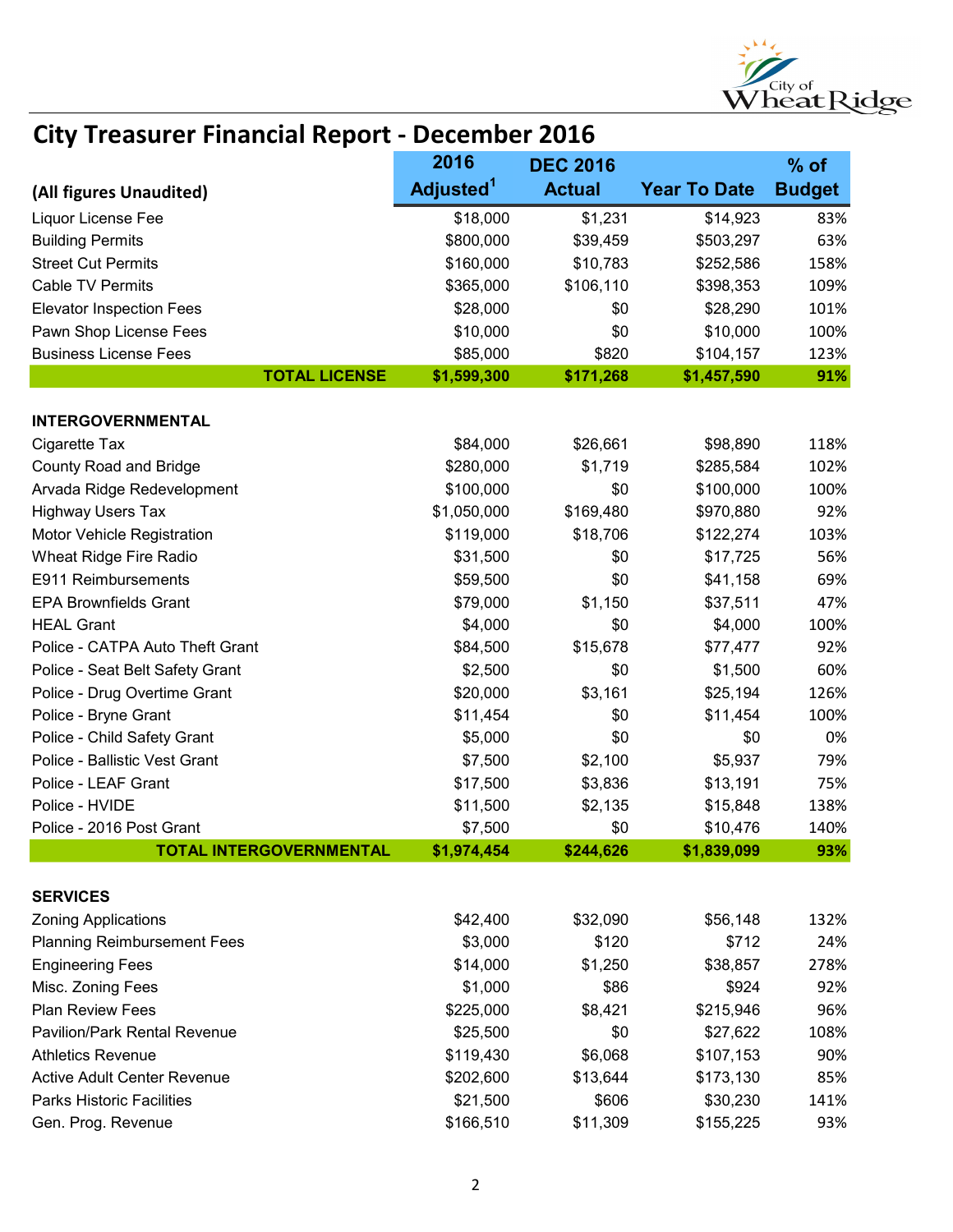

|                                      | 2016                  | <b>DEC 2016</b> |                     | $%$ of        |
|--------------------------------------|-----------------------|-----------------|---------------------|---------------|
| (All figures Unaudited)              | Adjusted <sup>1</sup> | <b>Actual</b>   | <b>Year To Date</b> | <b>Budget</b> |
| <b>Anderson Building Revenue</b>     | \$11,000              | \$1,200         | \$12,018            | 109%          |
| <b>Outdoor Swimming Fees</b>         | \$146,100             | \$0             | \$153,876           | 105%          |
| Retail Marijuana Fees                | \$130,000             | \$39,618        | \$178,249           | 137%          |
| Police Report Fees                   | \$15,000              | \$1,093         | \$13,406            | 89%           |
| Pawn Shop Ticket Fees                | \$20,000              | \$5,328         | \$23,014            | 115%          |
| Sex Offender Registration            | \$7,000               | \$500           | \$6,755             | 97%           |
| <b>Police Drug Destruction Fees</b>  | \$200                 | \$0             | \$150               | 75%           |
| Police Fees - MISC                   | \$5,000               | \$245           | \$4,379             | 88%           |
| Police Duty Reimbursement            | \$53,160              | \$21,240        | \$47,483            | 89%           |
| <b>TOTAL SERVICES</b>                | \$1,208,400           | \$142,818       | \$1,245,277         | 103%          |
| <b>FINES &amp; FORFEITURES</b>       |                       |                 |                     |               |
| <b>Municipal Court Fines</b>         | \$110,000             | \$8,333         | \$104,037           | 95%           |
| <b>Nuisance Violations Fees</b>      | \$50,000              | \$2,135         | \$32,287            | 65%           |
| <b>Handicap Parking Fees</b>         | \$750                 | \$0             | \$960               | 128%          |
| Traffic                              | \$425,000             | \$36,009        | \$533,928           | 126%          |
| General                              | \$60,000              | \$2,847         | \$40,804            | 68%           |
| Other                                | \$18,000              | \$900           | \$9,409             | 52%           |
| Parking                              | \$7,000               | \$175           | \$3,240             | 46%           |
| No Proof of Insurance                | \$15,000              | \$1,371         | \$22,081            | 147%          |
| <b>TOTAL FINE &amp; FORFEITURES</b>  | \$685,750             | \$51,770        | \$746,746           | 109%          |
|                                      |                       |                 |                     |               |
| <b>INTEREST</b>                      |                       |                 |                     |               |
| <b>Interest Earnings</b>             | \$50,000              | \$4,261         | \$35,227            | 70%           |
| <b>TOTAL INTEREST</b>                | \$50,000              | \$4,261         | \$35,227            | 70%           |
| <b>OTHER</b>                         |                       |                 |                     |               |
| Cable Peg Fees                       | \$38,000              | \$10,600        | \$41,225            | 108%          |
| Miscellaneous Revenue - Zoppe Circus | \$0                   | \$0             | \$0                 | n/a           |
| Xcel Solar Garden Credits            | \$50,000              | \$10,395        | \$71,377            | 143%          |
| Miscellaneous Income                 | \$485,000             | \$67,518        | \$361,338           | 75%           |
| <b>TOTAL OTHER</b>                   | \$573,000             | \$88,513        | \$473,940           | 83%           |
|                                      |                       |                 |                     |               |
| <b>Total General Fund</b>            | \$32,036,404          | \$5,396,982     | \$31,678,734        | 99%           |
| <b>Fund Balance Carryover</b>        | \$8,271,981           | \$0             | \$8,951,966         |               |
|                                      |                       |                 |                     |               |
| <b>Total Funds Available</b>         | \$40,308,385          | \$5,396,982     | \$40,630,700        |               |

#### SECTION 2: GENERAL FUND EXPENDITURES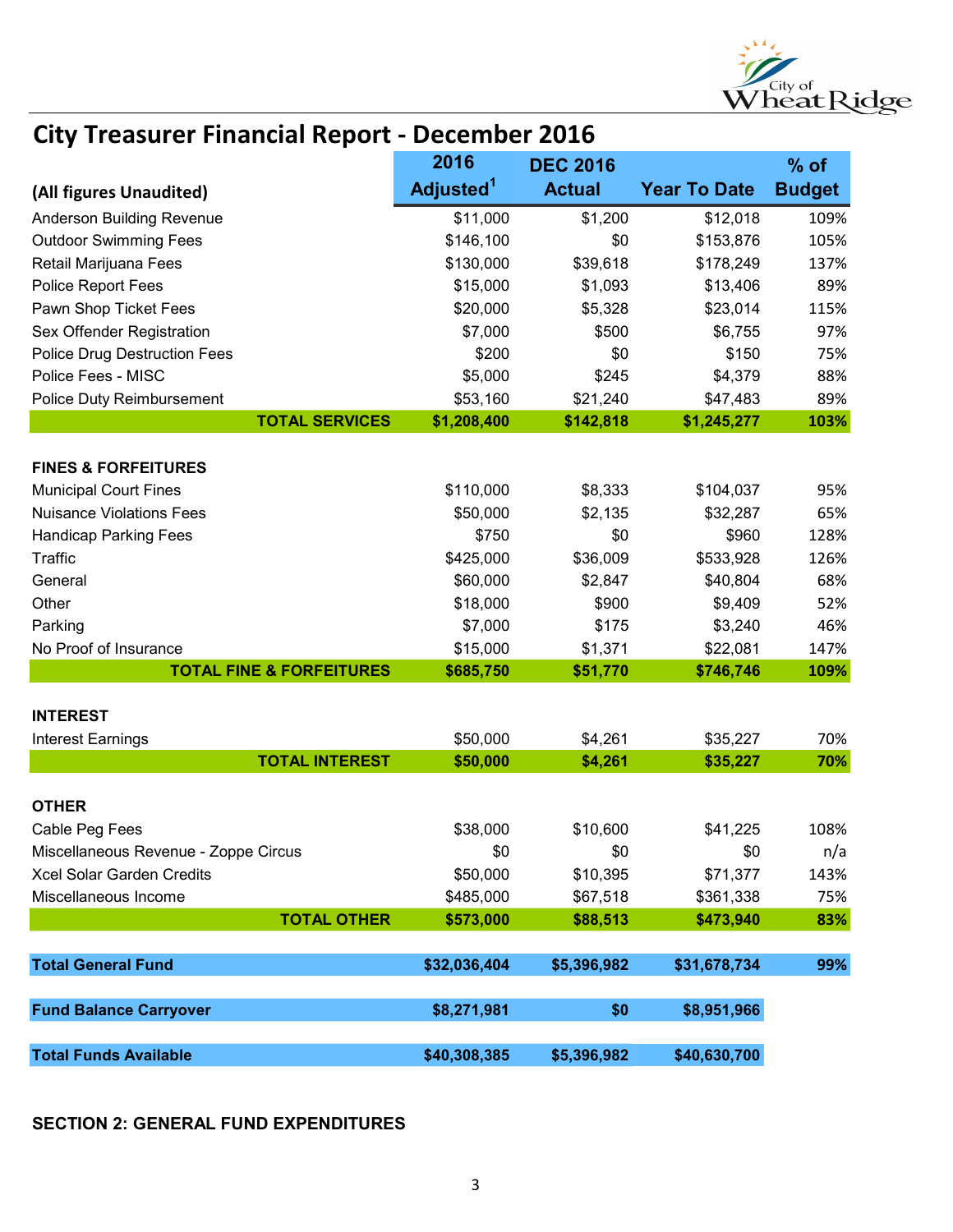

|                                     | 2016                  | <b>DEC 2016</b> |                     | $%$ of        |
|-------------------------------------|-----------------------|-----------------|---------------------|---------------|
| (All figures Unaudited)             | Adjusted <sup>1</sup> | <b>Actual</b>   | <b>Year To Date</b> | <b>Budget</b> |
|                                     |                       |                 |                     |               |
| Legislative<br>Legislative Services | \$445,222             | \$25,566        | \$419,474           | 94%           |
| <b>Total</b>                        | \$445,222             | \$25,566        | \$419,474           | 94%           |
| <b>City Manager's Office</b>        |                       |                 |                     |               |
| <b>City Manager</b>                 | \$312,856             | \$67,313        | \$312,115           | 100%          |
| <b>Economic Development</b>         | \$1,760,378           | \$113,574       | \$1,440,386         | 82%           |
| <b>Total</b>                        | \$2,073,234           | \$180,887       | \$1,752,501         | 85%           |
| <b>City Attorney</b>                |                       |                 |                     |               |
| <b>City Attorney</b>                | \$298,063             | \$51,195        | \$276,659           | 93%           |
| <b>Total</b>                        | \$298,063             | \$51,195        | \$276,659           | 93%           |
| <b>City Clerk's Office</b>          |                       |                 |                     |               |
| <b>City Clerk</b>                   | \$156,199             | \$33,486        | \$138,367           | 89%           |
| <b>Total</b>                        | \$156,199             | \$33,486        | \$138,367           | 89%           |
| <b>City Treasurer</b>               |                       |                 |                     |               |
| <b>City Treasurer</b>               | \$44,228              | \$4,446         | \$44,110            | 100%          |
| <b>Total</b>                        | \$44,228              | \$4,446         | \$44,110            | 100%          |
| <b>Central Charges</b>              |                       |                 |                     |               |
| <b>Central Charges</b>              | \$2,874,356           | \$211,449       | \$2,835,839         | 99%           |
| <b>Total</b>                        | \$2,874,356           | \$211,449       | \$2,835,839         | 99%           |
| <b>Municipal Court</b>              |                       |                 |                     |               |
| <b>Municipal Court</b>              | \$894,033             | \$125,256       | \$879,878           | 98%           |
| <b>Total</b>                        | \$894,033             | \$125,256       | \$879,878           | 98%           |
| <b>Administrative Services</b>      |                       |                 |                     |               |
| Administration                      | \$404,831             | \$53,310        | \$396,431           | 98%           |
| <b>Public Information</b>           | \$303,641             | \$35,183        | \$231,646           | 76%           |
| Finance                             | \$302,449             | \$43,215        | \$289,947           | 96%           |
| <b>Human Resources</b>              | \$581,712             | \$79,407        | \$559,921           | 96%           |
| Sales Tax                           | \$317,416             | \$34,956        | \$232,480           | 73%           |
| <b>Purchasing and Contracting</b>   | \$123,713             | \$20,213        | \$121,123           | 98%           |
| Information Technology              | \$1,681,658           | \$166,954       | \$1,645,396         | 98%           |
| <b>Total</b>                        | \$3,715,420           | \$433,238       | \$3,476,944         | 94%           |
| <b>Community Development</b>        |                       |                 |                     |               |
| Administration                      | \$217,367             | \$27,575        | \$215,500           | 99%           |
| Planning                            | \$246,895             | \$23,341        | \$216,220           | 88%           |
| <b>Building</b>                     | \$543,163             | \$59,237        | \$535,351           | 99%           |
| Long Range Planning                 | \$226,236             | \$13,275        | \$186,662           | 83%           |
| <b>Total</b>                        | \$1,233,661           | \$123,428       | \$1,153,733         | 94%           |
|                                     |                       |                 |                     |               |
| <b>Police</b>                       |                       |                 |                     |               |
| Administration                      | \$880,366             | \$103,506       | \$823,768           | 94%           |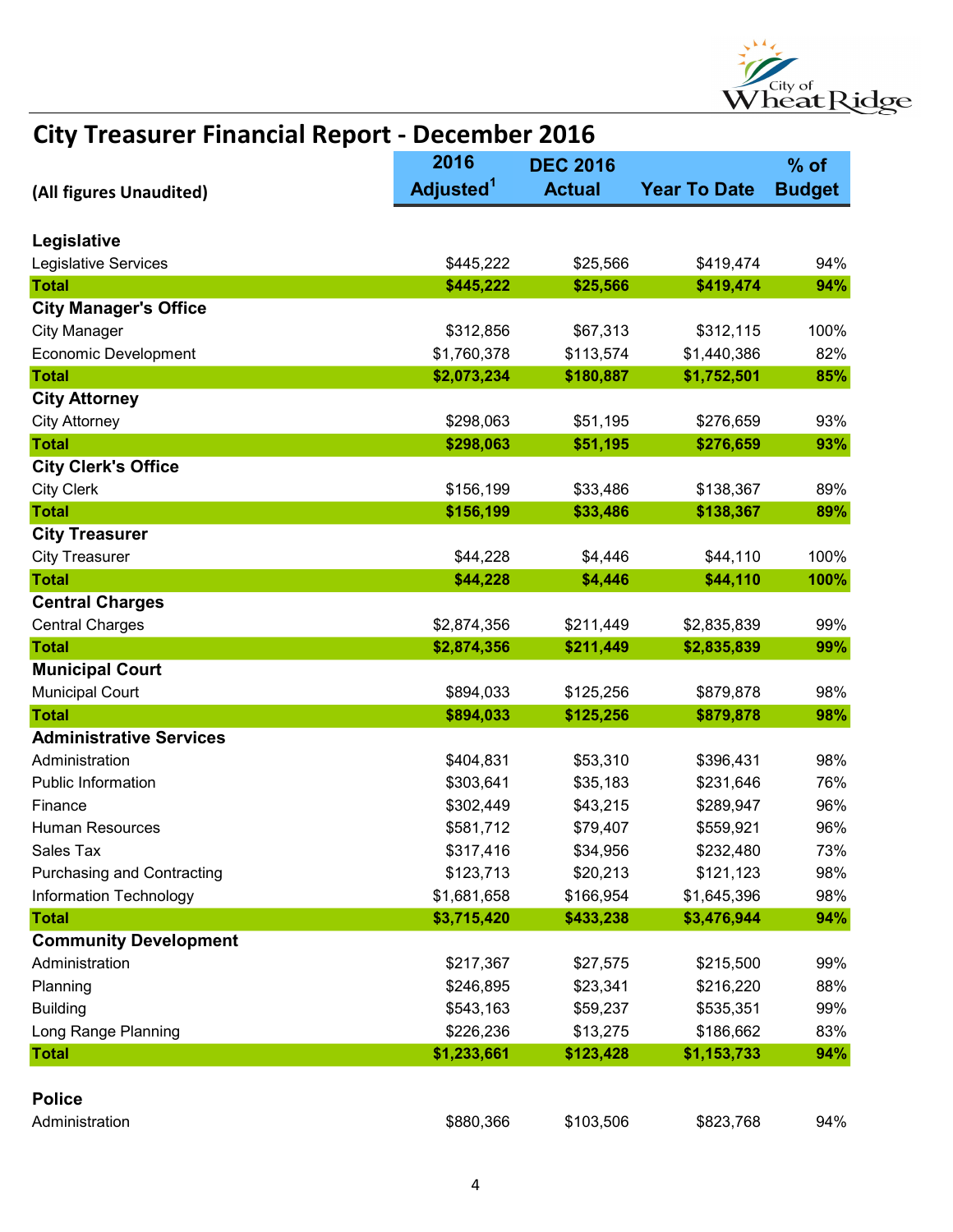

|                                                   | 2016                  | <b>DEC 2016</b> |                     | $%$ of        |
|---------------------------------------------------|-----------------------|-----------------|---------------------|---------------|
| (All figures Unaudited)                           | Adjusted <sup>1</sup> | <b>Actual</b>   | <b>Year To Date</b> | <b>Budget</b> |
| Grants                                            | \$113,783             | \$16,435        | \$99,792            | 88%           |
| <b>Community Services Team</b>                    | \$407,860             | \$5,053         | \$282,043           | 69%           |
| <b>Communications Center</b>                      | \$820,371             | \$95,207        | \$791,642           | 96%           |
| <b>Crime Prevention Team</b>                      | \$251,994             | \$34,300        | \$251,193           | 100%          |
| Records Team                                      | \$358,915             | \$48,040        | \$356,770           | 99%           |
| <b>Training and Accreditation</b>                 | \$301,479             | \$32,639        | \$223,147           | 74%           |
| Patrol                                            | \$4,322,364           | \$534,244       | \$4,325,723         | 100%          |
| <b>Investigations Bureau</b>                      | \$2,221,352           | \$266,261       | \$2,088,832         | 94%           |
| Crime & Traffic Team                              | \$441,285             | \$60,729        | \$435,020           | 99%           |
| <b>Total</b>                                      | \$10,119,769          | \$1,196,414     | \$9,677,930         | 96%           |
| <b>Public Works</b>                               |                       |                 |                     |               |
| Administration                                    | \$151,869             | \$19,741        | \$150,718           | 99%           |
| Engineering                                       | \$1,165,226           | \$159,593       | \$1,114,161         | 96%           |
| Operations                                        | \$3,572,217           | \$317,597       | \$3,133,960         | 88%           |
| <b>Total</b>                                      | \$4,889,312           | \$496,931       | \$4,398,839         | 90%           |
| <b>Parks and Recreation</b>                       |                       |                 |                     |               |
| Administration                                    | \$254,720             | \$31,963        | \$247,751           | 97%           |
| Recreation                                        | \$215,364             | \$31,053        | \$207,953           | 97%           |
| Parks Maintenance                                 | \$1,484,561           | \$138,338       | \$1,369,473         | 92%           |
| Forestry                                          | \$445,821             | \$41,958        | \$389,219           | 87%           |
| Parks & Open Space                                | \$323,429             | \$21,314        | \$232,358           | 72%           |
| Anderson Building                                 | \$42,900              | \$4,066         | \$39,558            | 92%           |
| <b>Athletics</b>                                  | \$191,154             | \$22,493        | \$181,072           | 95%           |
| <b>General Programs</b>                           | \$290,617             | \$33,029        | \$244,904           | 84%           |
| <b>Outdoor Pool</b>                               | \$391,078             | \$1,648         | \$360,074           | 92%           |
| <b>Active Adult Center</b>                        | \$551,709             | \$62,903        | \$490,221           | 89%           |
| <b>Historic Buildings</b>                         | \$92,796              | \$8,907         | \$84,760            | 91%           |
| <b>Facility Maintenance</b>                       | \$466,939             | \$47,023        | \$405,697           | 87%           |
| <b>Total</b>                                      | \$4,751,088           | \$444,695       | \$4,253,040         | 90%           |
|                                                   |                       |                 |                     |               |
| <b>Total General Fund</b>                         | \$31,494,585          | \$3,326,991     | \$29,307,314        | 93%           |
| <b>Transfers to Special Revenue Funds</b>         | \$3,065,785           | \$1,450,000     | \$3,065,785         |               |
| <b>Total General Fund With Transfers</b>          | \$34,560,370          | \$4,776,991     | \$32,373,099        |               |
| <b>Excess of revenues over/under expenditures</b> | \$2,523,966           | $-$619,991$     | \$694,365           |               |

SECTION 3: RESTRICTED FUNDS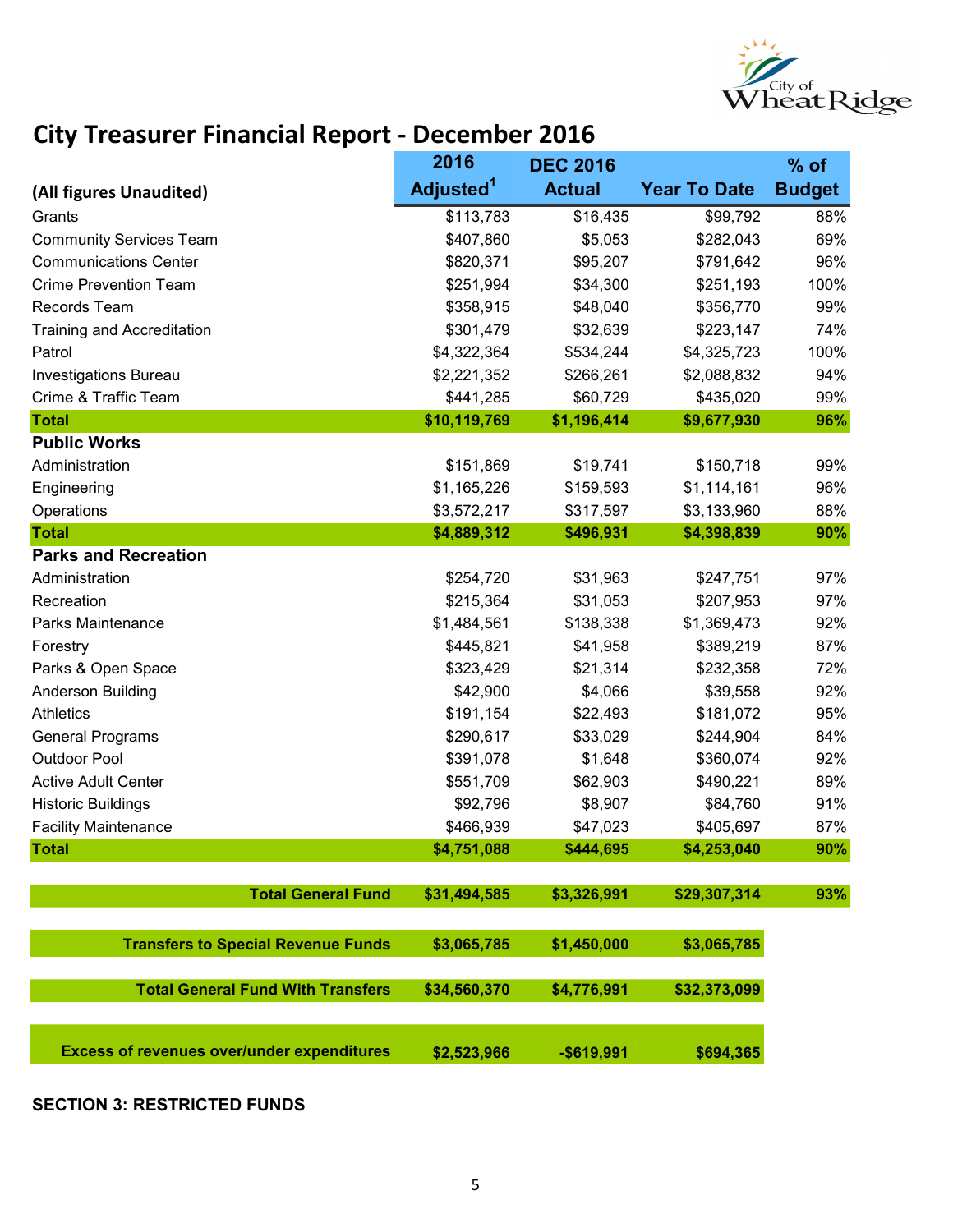

| <b>City Treasurer Financial Report - December 2016</b> |                                                      |                            |                        |                        |               |  |
|--------------------------------------------------------|------------------------------------------------------|----------------------------|------------------------|------------------------|---------------|--|
|                                                        |                                                      | 2016                       | <b>DEC 2016</b>        |                        | $%$ of        |  |
| (All figures Unaudited)                                |                                                      | Adjusted <sup>1</sup>      | <b>Actual</b>          | <b>Year To Date</b>    | <b>Budget</b> |  |
|                                                        | <b>Fund Balance Ending</b>                           | \$5,748,015                |                        | \$8,257,601            |               |  |
|                                                        |                                                      |                            |                        |                        |               |  |
|                                                        | <b>Reserved for Emergencies<sup>3</sup></b>          | \$1,181,000                | \$1,181,000            | \$1,181,000            |               |  |
|                                                        | <b>Reserved for Channel 84</b>                       | \$206,783                  | \$206,783              | \$206,783              |               |  |
|                                                        |                                                      |                            |                        |                        |               |  |
|                                                        | <b>Unrestricted Fund Balance</b>                     | \$4,360,232                |                        | \$6,869,818            |               |  |
|                                                        |                                                      |                            |                        |                        |               |  |
|                                                        | <b>Unrestricted Fund Balance</b>                     | 13.8%                      |                        | 23.4%                  |               |  |
|                                                        | <b>SECTION 4: SPECIAL REVENUE FUNDS EXPENDITURES</b> |                            |                        |                        |               |  |
| <b>Capital Improvement Program (CIP)</b>               |                                                      |                            |                        |                        |               |  |
| Expenditures                                           |                                                      | \$8,324,587                | \$1,125,747            | \$4,847,348            | 58%           |  |
|                                                        | <b>TOTAL EXPENDITURES</b>                            | \$8,324,587                | \$1,125,747            | \$4,847,348            | 58%           |  |
|                                                        |                                                      |                            |                        |                        |               |  |
| <b>Public Art Fund</b>                                 |                                                      |                            |                        |                        |               |  |
| Expenditures                                           |                                                      | \$0                        | \$0                    | \$0                    | n/a           |  |
|                                                        | <b>TOTAL EXPENDITURES</b>                            | \$0                        | \$0                    | \$0                    |               |  |
| <b>Police Investigation Fund</b>                       |                                                      |                            |                        |                        |               |  |
| Expenditures                                           |                                                      | \$48,536                   | \$0                    | \$23,745               | 49%           |  |
|                                                        | <b>TOTAL EXPENDITURES</b>                            | \$48,536                   | \$0                    | \$23,745               | 49%           |  |
|                                                        |                                                      |                            |                        |                        |               |  |
| Open Space Fund                                        |                                                      |                            |                        |                        |               |  |
| Expenditures                                           | <b>TOTAL EXPENDITURES</b>                            | \$2,506,202<br>\$2,506,202 | \$259,868<br>\$259,868 | \$877,364<br>\$877,364 | 35%<br>35%    |  |
|                                                        |                                                      |                            |                        |                        |               |  |
| <b>Municipal Court</b>                                 |                                                      |                            |                        |                        |               |  |
| Expenditures                                           |                                                      | \$29,000                   | \$7,278                | \$16,471               | 57%           |  |
|                                                        | <b>TOTAL EXPENDITURES</b>                            | \$29,000                   | \$7,278                | \$16,471               | 57%           |  |
|                                                        |                                                      |                            |                        |                        |               |  |
| <b>Conservation Trust</b>                              |                                                      |                            |                        |                        |               |  |
| Expenditures                                           |                                                      | \$585,035                  | \$36,932               | \$354,902              | 61%           |  |
|                                                        | <b>TOTAL EXPENDITURES</b>                            | \$585,035                  | \$36,932               | \$354,902              | 61%           |  |
|                                                        |                                                      |                            |                        |                        |               |  |
|                                                        |                                                      |                            |                        |                        |               |  |
|                                                        | <b>Capital Equipment Replacement Fund</b>            |                            |                        |                        |               |  |
| Expenditures                                           |                                                      | \$432,509                  | \$0                    | \$218,735              | 51%           |  |

#### Expenditures **\$432,509** \$432,509 \$218,735 51% TOTAL EXPENDITURES \$432,509 \$10 \$218,735 \$1%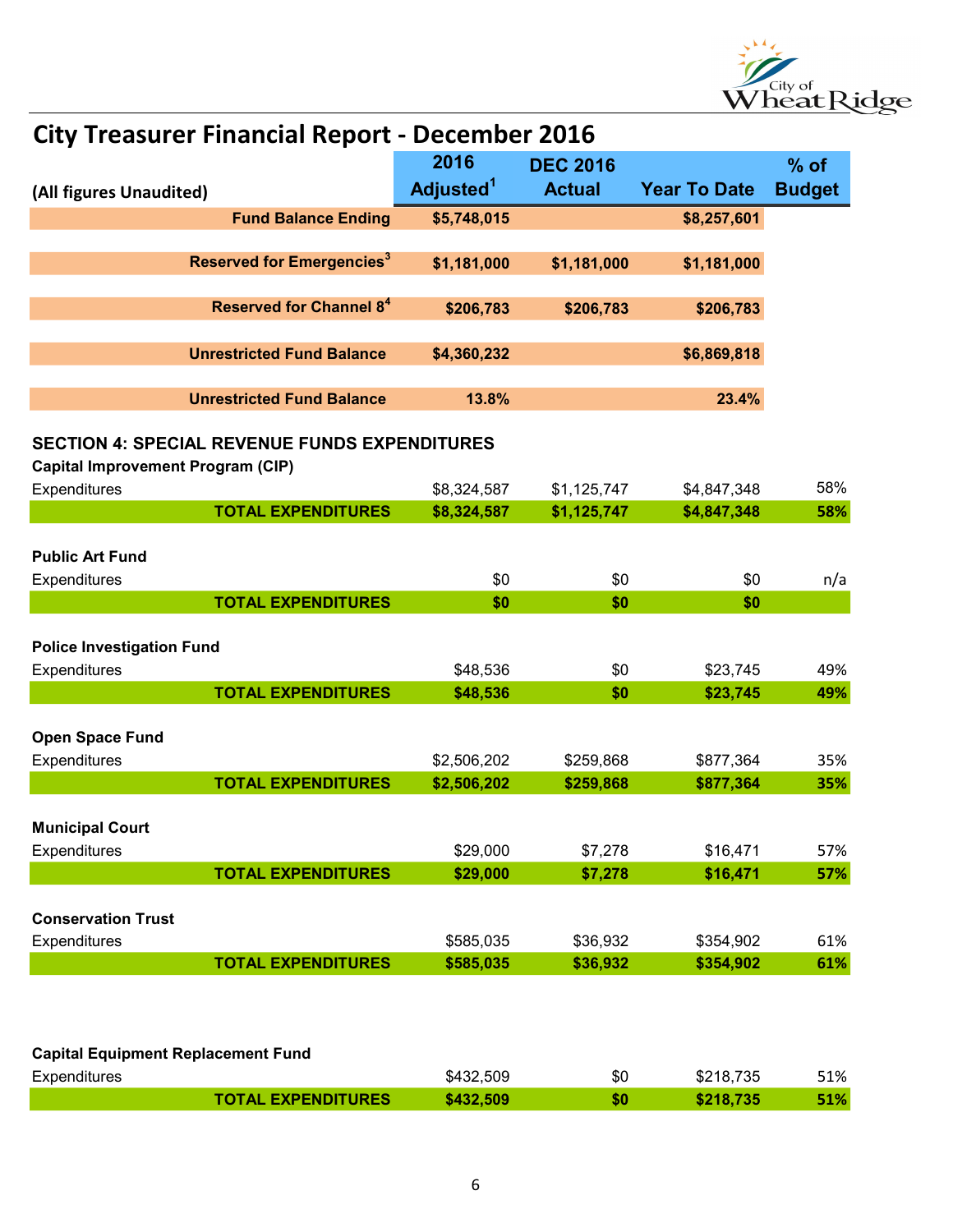

|                                                  | 2016                  | <b>DEC 2016</b> |                     | $%$ of        |  |  |  |
|--------------------------------------------------|-----------------------|-----------------|---------------------|---------------|--|--|--|
| (All figures Unaudited)                          | Adjusted <sup>1</sup> | <b>Actual</b>   | <b>Year To Date</b> | <b>Budget</b> |  |  |  |
| <b>Crime Prevention/Code Enforcement Fund</b>    |                       |                 |                     |               |  |  |  |
| Expenditures                                     | \$411,016             | \$54,434        | \$404,246           | 98%           |  |  |  |
| <b>TOTAL EXPENDITURES</b>                        | \$411,016             | \$54,434        | \$404,246           | 98%           |  |  |  |
| <b>Recreation Center</b>                         |                       |                 |                     |               |  |  |  |
| Expenditures                                     | \$2,379,401           | \$288,087       | \$2,291,647         | 96%           |  |  |  |
| <b>TOTAL EXPENDITURES</b>                        | \$2,379,401           | \$288,087       | \$2,291,647         | 96%           |  |  |  |
| <b>SECTION 5: SPECIAL REVENUE FUNDS REVENUES</b> |                       |                 |                     |               |  |  |  |
| <b>Capital Improvement Program (CIP)</b>         |                       |                 |                     |               |  |  |  |
| Revenues                                         | \$6,073,345           | \$1,689,750     | \$5,828,265         | 96%           |  |  |  |
| <b>TOTAL REVENUES</b>                            | \$6,073,345           | \$1,689,750     | \$5,828,265         | 96%           |  |  |  |
| <b>Public Art Fund</b>                           |                       |                 |                     |               |  |  |  |
| Revenues                                         | \$96,340              | \$2,179         | \$83,611            | 87%           |  |  |  |
| <b>TOTAL REVENUES</b>                            | \$96,340              | \$2,179         | \$83,611            | 87%           |  |  |  |
|                                                  |                       |                 |                     |               |  |  |  |
| <b>Police Investigation Fund</b>                 |                       |                 |                     |               |  |  |  |
| Revenues                                         | \$68,216              | \$0             | \$92,883            | 136%          |  |  |  |
| <b>TOTAL REVENUES</b>                            | \$68,216              | \$0             | \$92,883            | 136%          |  |  |  |
| Open Space Fund<br>Revenues                      | \$1,717,239           | \$399,343       | \$2,643,931         | 154%          |  |  |  |
| <b>TOTAL REVENUES</b>                            | \$1,717,239           | \$399,343       | \$2,643,931         | 154%          |  |  |  |
| <b>Municipal Court</b><br>Revenues               | \$107,622             | \$1,875         | \$106,613           | 99%           |  |  |  |
| <b>TOTAL REVENUES</b>                            | \$107,622             | \$1,875         | \$106,613           | 99%           |  |  |  |
|                                                  |                       |                 |                     |               |  |  |  |
| <b>Conservation Trust</b>                        |                       |                 |                     |               |  |  |  |
| Revenues                                         | \$515,878             | \$0             | \$716,080           | 139%          |  |  |  |
| <b>TOTAL REVENUES</b>                            | \$515,878             | \$0             | \$716,080           | 139%          |  |  |  |
| <b>Capital Equipment Replacement Fund</b>        |                       |                 |                     |               |  |  |  |
| Revenues                                         | \$563,121             | \$50,015        | \$573,047           | 102%          |  |  |  |
| <b>TOTAL REVENUES</b>                            | \$563,121             | \$50,015        | \$573,047           | 102%          |  |  |  |

Crime Prevention/Code Enforcement Fund